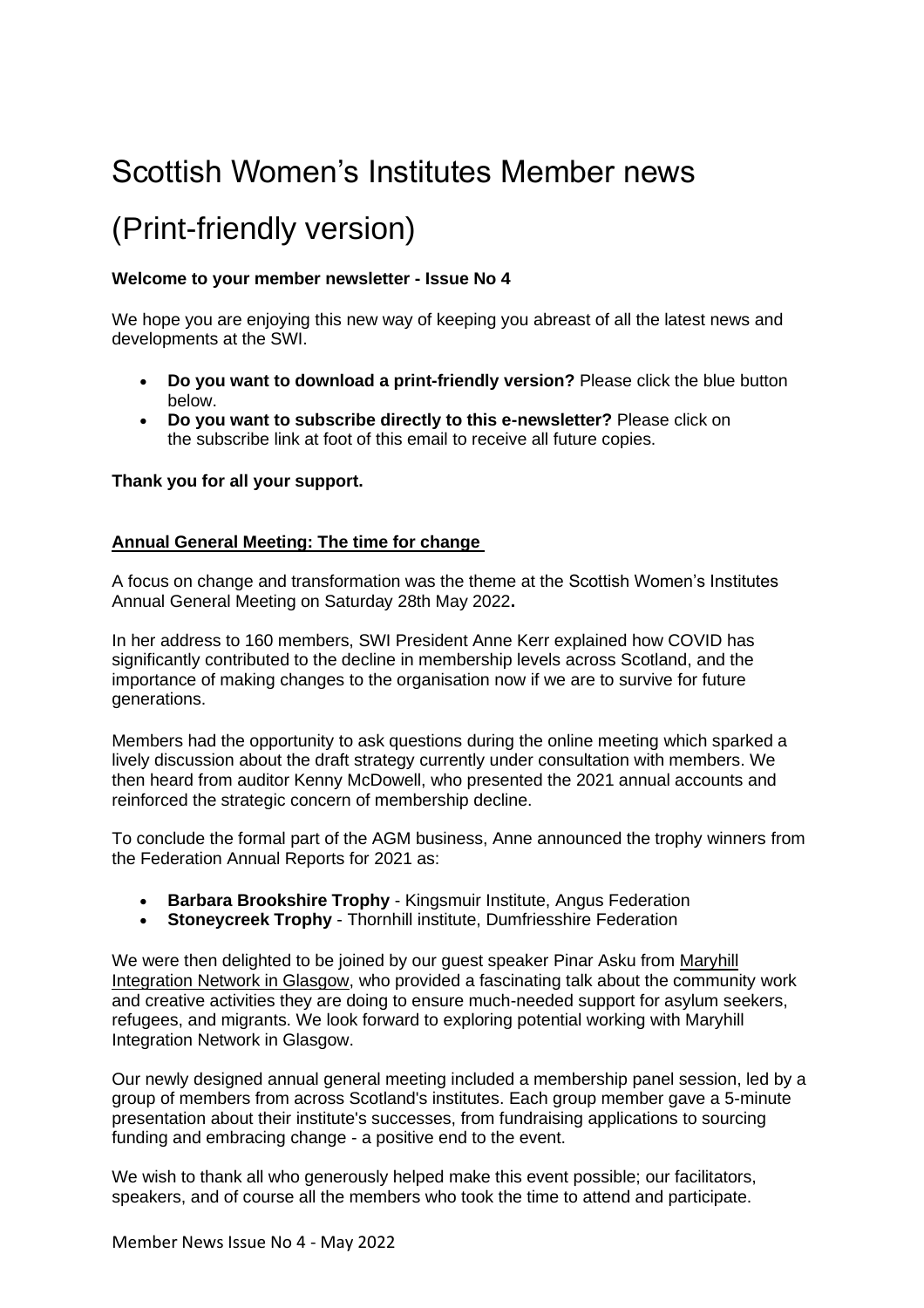If you missed the event, you could watch the event in full by clicking on the link and using the passcode:

Link:

[https://us02web.zoom.us/rec/share/z4dMcZkoIUKxY6oA0lev\\_8jgkO97sUUr7s6yhxWViaObv](https://us02web.zoom.us/rec/share/z4dMcZkoIUKxY6oA0lev_8jgkO97sUUr7s6yhxWViaObvKYSrDNOsaE4Zqjivs5I.LEiN3vCGWAEsEzSx?startTime=1653728149000 ) [KYSrDNOsaE4Zqjivs5I.LEiN3vCGWAEsEzSx?startTime=1653728149000](https://us02web.zoom.us/rec/share/z4dMcZkoIUKxY6oA0lev_8jgkO97sUUr7s6yhxWViaObvKYSrDNOsaE4Zqjivs5I.LEiN3vCGWAEsEzSx?startTime=1653728149000 )

Passcode: K&ukAn=0

Also, due to time constraints, there were some unanswered questions, so we have answered them separately in the link here (link)

Alternatively, if you would like to carry on the conversation, or have any questions, please get in touch by emailing: [future@theswi.org.uk](mailto:future@theswi.org.uk) and we will get back to you as soon as possible.

## **Call to Members: Expressions of interest required**

In light of the curator's visit from the National Museums of Scotland in April, we would like to reach out to SWI members who may be interested in helping with the curation and development of an inventory of SWI's collection of historic artefacts and items that are located in Heriot Row, Edinburgh. Having a full up-to-date inventory of our collection is essential to future proof our heritage.

Over the decades, we have collected various items such as historic loan boxes filled with examples of exquisite craftwork, books, magazine archive, royal memorabilia, photos, slides, and many important documents that all need to be curated and protected for the future.

We would like to establish an SWI member project group that has the time, expertise, knowledge and possibly memories of these items, to start developing a detailed inventory. This inventory will help with knowing what we have, tracking our items and creating an aidememoire of our collection. It also provides important information should we decide to develop or exhibit our collection in the future.

As part of the first phase, we are looking for up to 10 members who will be available to attend Edinburgh HQ over the summer week of 18th - 22nd July 2022 to take part in this project led by SWI President Anne Kerr.

In particular, we are looking for members to fulfil the following roles:

- Organise, categorise, and inspect objects
- Number and name objects
- Descriptions and background to objects
- Label objects
- Photograph objects
- Complete object entry forms on laptop
- Wrap and package objects
- Store objects

If you would like to express interest in being involved in this project, please email us detailing your knowledge, experience and expertise to [future@theswi.org.uk](mailto:future@theswi.org.uk) no later than June 17th 2022. We will cover members' expenses as part of the project.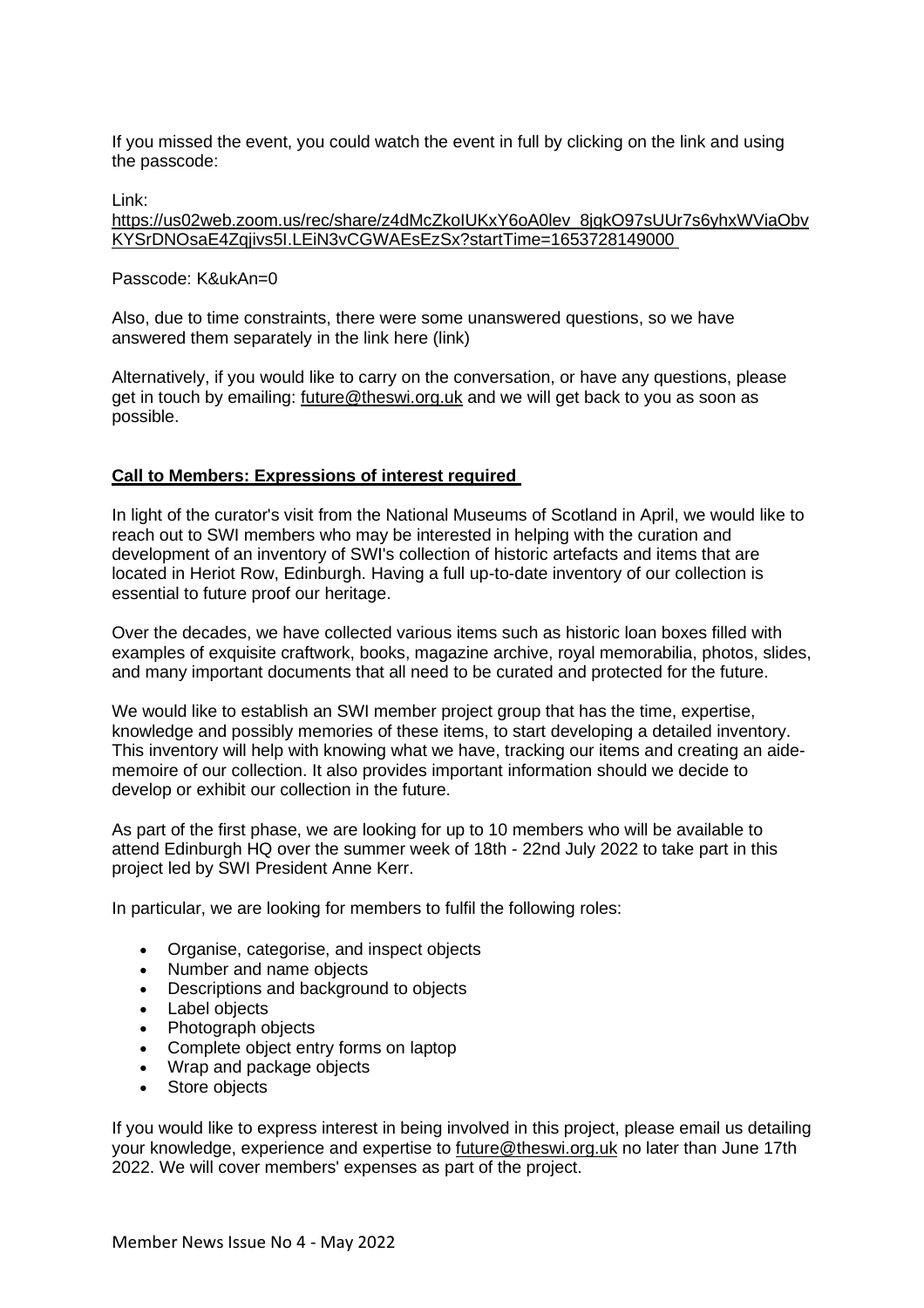We look forward to receiving expressions of interest and please be reassured as we have a limited number of places for this phase, there will be future opportunities to get involved in a wider member working group focusing on future phases such as the future development of the collection.

#### **Have your say in changing the future together**

As a declining membership and the effects of the pandemic have had a significant impact on the organisation, the Board of Scottish Women's Institutes has developed a new draft strategy which sets out an ambitious proposal for the next three years. Now it's over to you so we can change the future together.

The draft strategy can be found [https://www.theswi.org.uk/images/MEMBER%20AREA/Add%20March%202022/SWI%20Dr](https://www.theswi.org.uk/images/MEMBER%20AREA/Add%20March%202022/SWI%20Draft%20Strategic%20Plan%202022-25_compressed%20(1).pdf) [aft%20Strategic%20Plan%202022-25\\_compressed%20\(1\).pdf](https://www.theswi.org.uk/images/MEMBER%20AREA/Add%20March%202022/SWI%20Draft%20Strategic%20Plan%202022-25_compressed%20(1).pdf)

and it is accompanied by a membership survey which will run to July 20.

We would like to encourage all members – and lapsed members – to use this opportunity to let us know what you would like to keep, change, develop and enjoy. We have created various ways for you to access the membership survey, so please choose the best option for you…

#### **1. Online** <https://researchresource.welcomesyourfeedback.net/s/t2m52x>

This is the best way to get your response in quickly and easily. *The completed survey will be automatically sent to Response Resource.*

## **2. In-person group meeting**

<https://researchresource.welcomesyourfeedback.net/s/t2m52x>

Some members may wish to meet as a group to tell us what they think, so we have created a digital form (word format) for multiple responses. Some Federations are offering support to facilitate a group meeting so please ask your Federation Secretary if this is available. *Completed group surveys should then be emailed to [Lorna.shaw@researchresource.co.uk](mailto:Lorna.shaw@researchresource.co.uk)*

## **3. Proxy voting**

If you would like someone to fill out an online survey on your behalf your local SWI Digital Champion will be able to assist with this. Please ask your Federation Secretary to put you in touch with your nearest Digital Champion or get in touch with HQ. *The completed survey will be automatically sent to Response Resource.*

## **4. In-magazine**

The next issue of Women Together will have the draft strategy and survey printed in full. These pages can also be photocopied and shared with others to fill in if need be. *Completed surveys should be mailed to Research Resource Scotland Limited, 10 Lake Avenue, Lanark ML11 9BQ*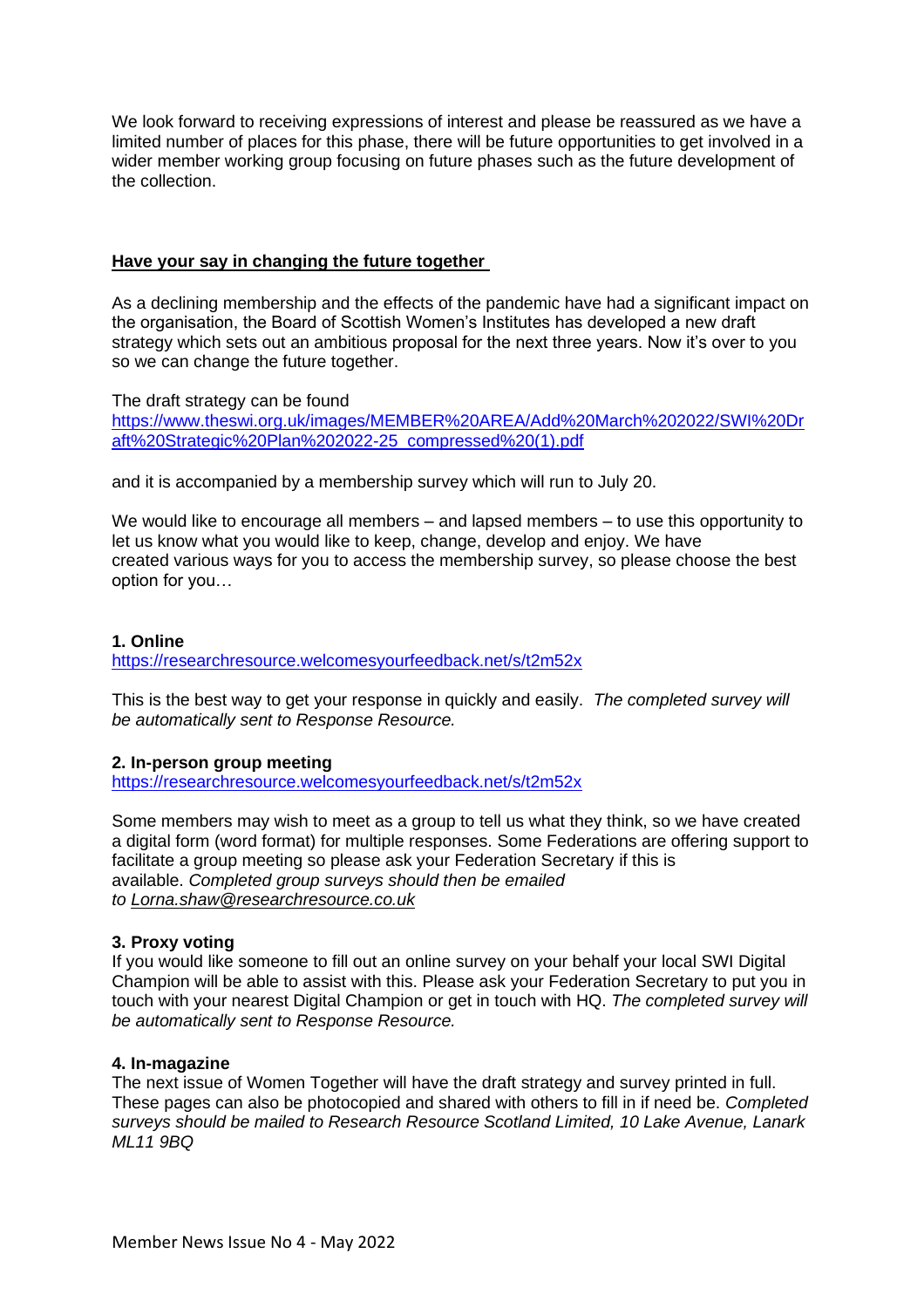## **5. Printed copies**

Printed copies of the survey will be available on special request from SWI headquarters. Please email your address to [hello@theswi.org.uk](mailto:hello@theswi.org.uk) and add 'Survey' in the subject line. *Completed surveys should then be mailed to Research Resource Scotland Limited, 10 Lake Avenue, Lanark ML11 9BQ*

We will report on member responses at the end of July 2022, so please make sure you participate in changing the future together.

#### **Book an evening of discovery with Professor June Andrews...on 16th June at 7pm**

As part of our new SWI wellbeing online events: Nursing and dementia expert Professor June Andrews will talk about the highs and lows of becoming carers to loved ones.

June will talk about her latest book, *Caring and Carers,* in an entertaining and informative way, basing everything on the latest research in the field.

**About June** June made ambitious things happen during her decade directing Stirling's Dementia Services Development Centre. She heightened public and professional awareness of the practical things you can do to make life better for people with dementia. Now she works independently to improve the lives of people with dementia and their carers and care workers.

June serves on the board of the Target Healthcare REIT, and is adviser to the Dementia Services Development Trust. She has been recognised by Fellowship of the Royal College of Nursing, the highest honour awarded to nurses in the UK who have made an exceptional contribution to health care, and she supports other health and social care teams as a coach and mentor. Her books on dementia have been in the Amazon bestsellers lists for up to ten weeks at a time

Because of her considerable achievements as a nurse leader, she received the Chief Nursing Officers' Lifetime Achievement Award in 2012. In 2013 she was listed in the Health Services Journal as one of the fifty most inspirational women in health care and separately as one of the 100 most influential clinicians in England.

In 2016 she was awarded the OBE and in 2017 made a Fellow of the City and Guilds Institute of London, and in 2020 completed a degree in Law from the University of Edinburgh.

In 2021 she achieved her Expert Witness Certificate from the University of Aberdeen.

To book your place, please visit:<https://www.eventbrite.com/cc/whats-on-66729>

## **Stitched with love campaign**

We have begun distributing the beautiful items members have been making for the stitched with love appeal. Thank you to all of our talented ladies – from as far afield as Orkney to the Borders and Aberdeenshire to Uist – who have been busy making bears, dolls and blankets for the displaced women and children fleeing war in Ukraine.